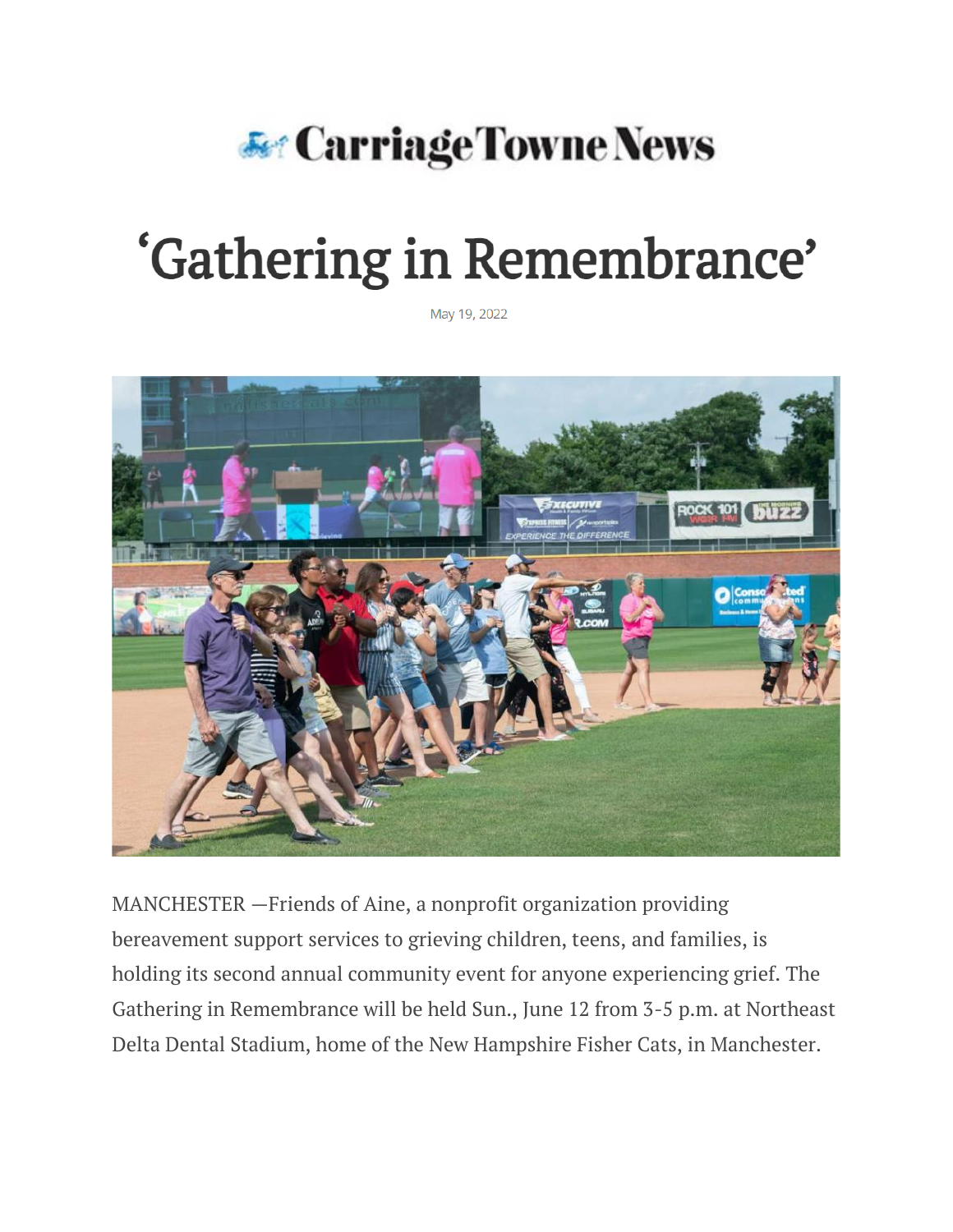"Gathering in Remembrance: Sharing Grief. Honoring Love. Inspiring Hope." will feature a remembrance tribute video on the Jumbotron, a children's artwork exhibit, kids activities on the stadium's concourse, a butterfly release, and light refreshments, including hot dog meals for children under 18.

"The intention of this event is to publicly gather to honor our lost loved ones while working toward healing together," said Christine Phillips, Co-Founder, Friends of Aine. "The Gathering in Remembrance provides children and adults the community support and space to grieve — and reinforces that those grieving are not alone."

Nonprofit community resources, including Adverse Childhood Experiences Response Team (ACERT) Manchester, Makin' It Happen, Manchester Police Athletic League (MPAL), Manchester Proud, and YWCA, will be in attendance to share information about their services.

Ticket prices for the Gathering in Remembrance are \$10 for adults, \$5 for children, and \$25 for a family package of four tickets. A free ballpark meal is included with every child ticket. While admission is available at the door, online registration is preferred at [friendsofaine.com/remembrance.](http://friendsofaine.com/remembrance) Supporters, even those who cannot attend, can provide a ticket scholarship for others on the online registration form.

All pre-registered participants will have the opportunity to submit the name and photo of their loved one for display on the stadium's Jumbotron for the event tribute. To submit children's artwork for the event exhibit, visit [friendsofaine.com/remembrance.](http://friendsofaine.com/remembrance) Additional information can be requested by emailing [info@friendsofaine.com](mailto:info@friendsofaine.com) or calling 603-669-1120.